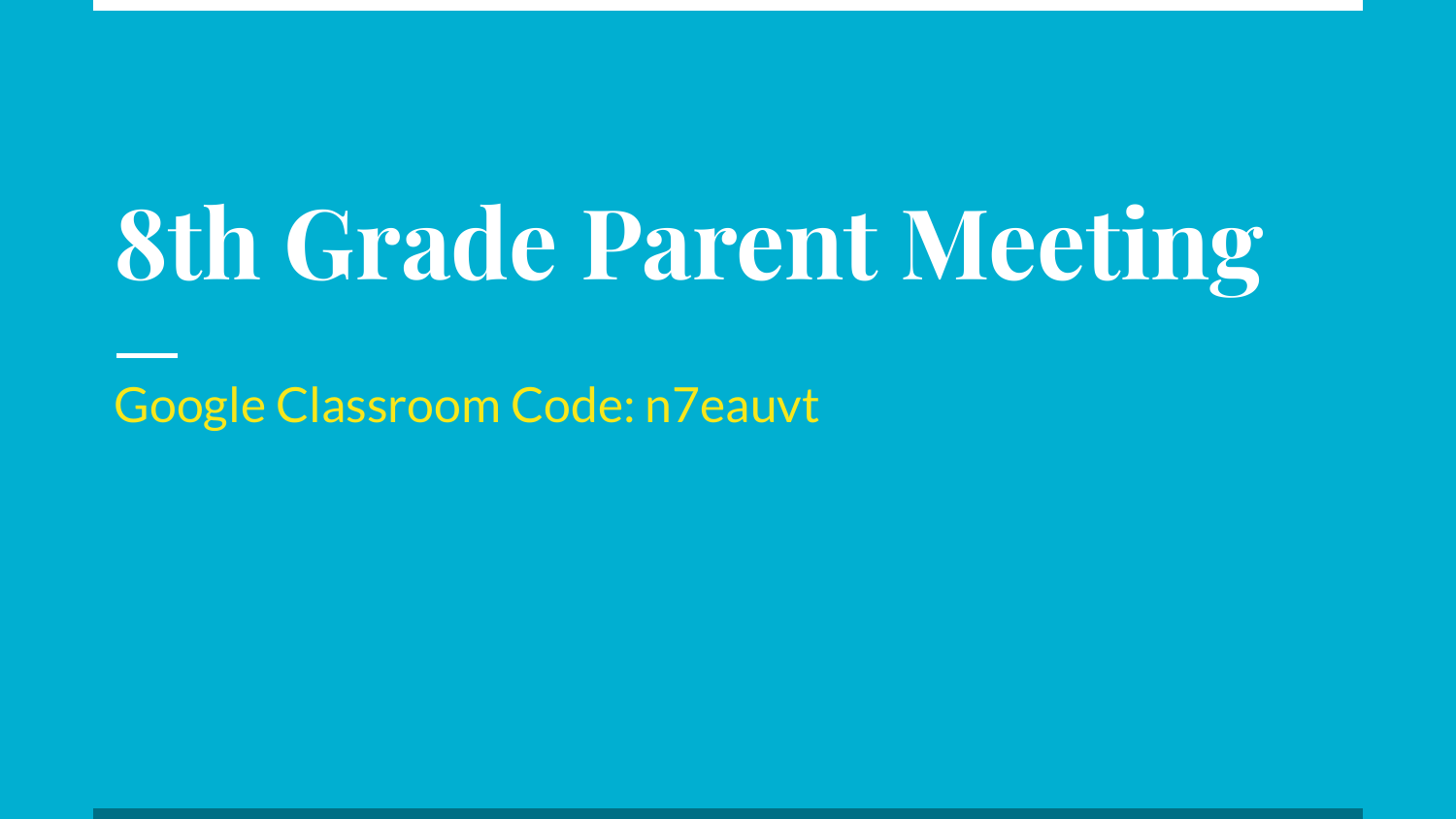### **End of the year Activities**

May 19-8th grade banquet  $\star$  May 20-23- Florida Road Trip ○ Limited to first 50 people ★ May 23-Busch Gardens ○ Meet up with Florida Road Trip ★ May 24-Graduation Practice  $\star$  May 25-8th Grade Graduation **Field Day-TBD**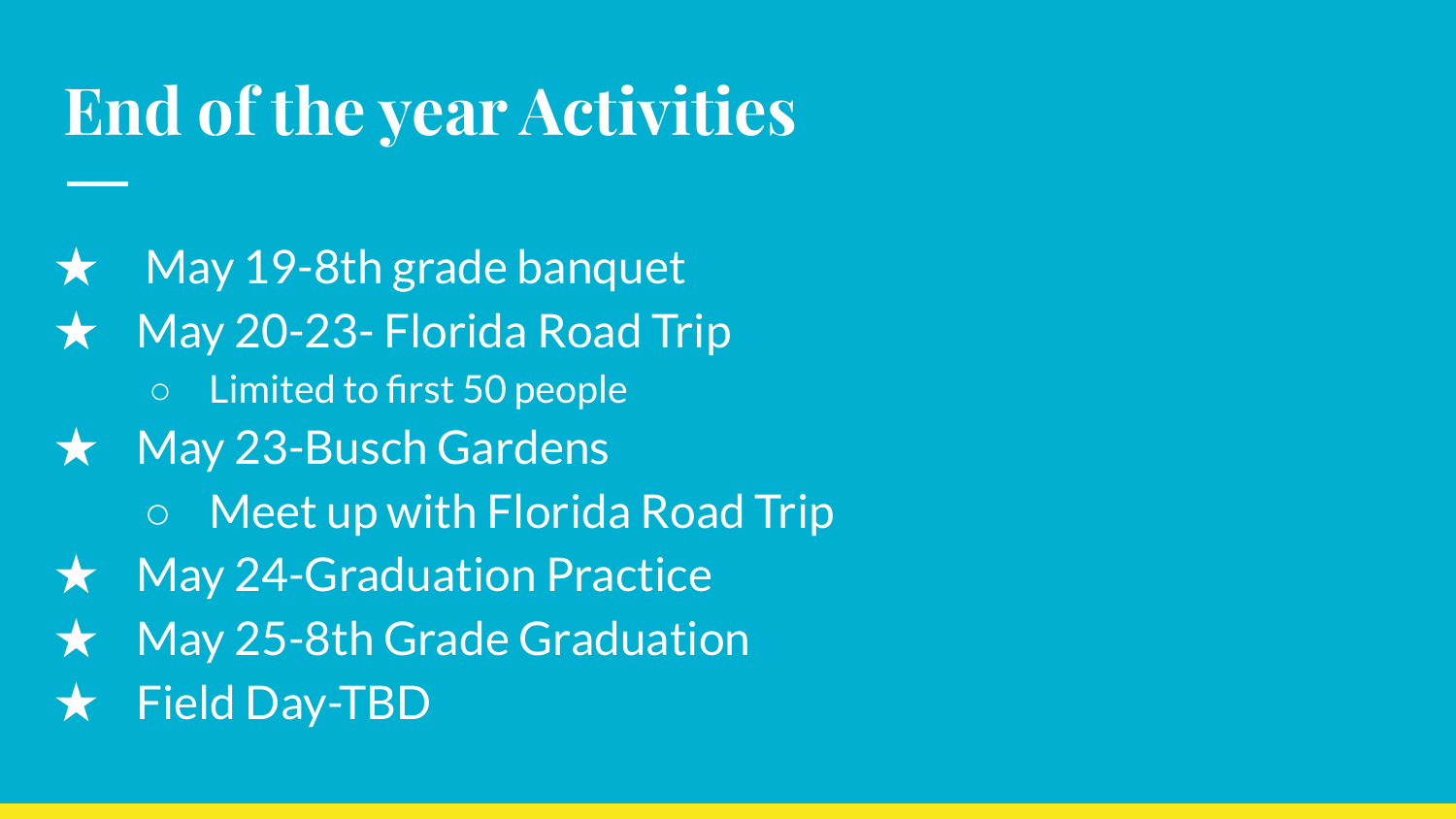## **St. Augustine Trip (May 20th-23rd)**

| Friday                                                                                                    | Saturday                                                                                                                                                                                                                                                                                     | Sunday                                                                                                                                                                                                      | Monday                                                                                                     |
|-----------------------------------------------------------------------------------------------------------|----------------------------------------------------------------------------------------------------------------------------------------------------------------------------------------------------------------------------------------------------------------------------------------------|-------------------------------------------------------------------------------------------------------------------------------------------------------------------------------------------------------------|------------------------------------------------------------------------------------------------------------|
| Depart Imagine<br>$\bullet$<br><b>NASA</b><br>$\bullet$<br>Dinner in St.<br>$\bullet$<br><b>Augustine</b> | <b>Guided tour of The</b><br>$\bullet$<br>Old Jail<br><b>Scenic Boat tour</b><br>$\bullet$<br>Castillo de San<br>$\bullet$<br><b>Marcos Tour</b><br>Pirate and<br>$\bullet$<br><b>Treasure Museum</b><br><b>Ripley's Believe it</b><br>$\bullet$<br>or not<br><b>Ghost Tour</b><br>$\bullet$ | <b>Narrative Trolly</b><br>$\bullet$<br><b>Tour</b><br><b>St. Augustine</b><br>$\bullet$<br><b>Alligator Farm</b><br><b>St. Augustine</b><br>$\bullet$<br>Lighthouse<br><b>Beach/Pool Time</b><br>$\bullet$ | Depart for Tampa<br>$\bullet$<br><b>Busch Gardens</b><br>$\bullet$<br><b>Return to school</b><br>$\bullet$ |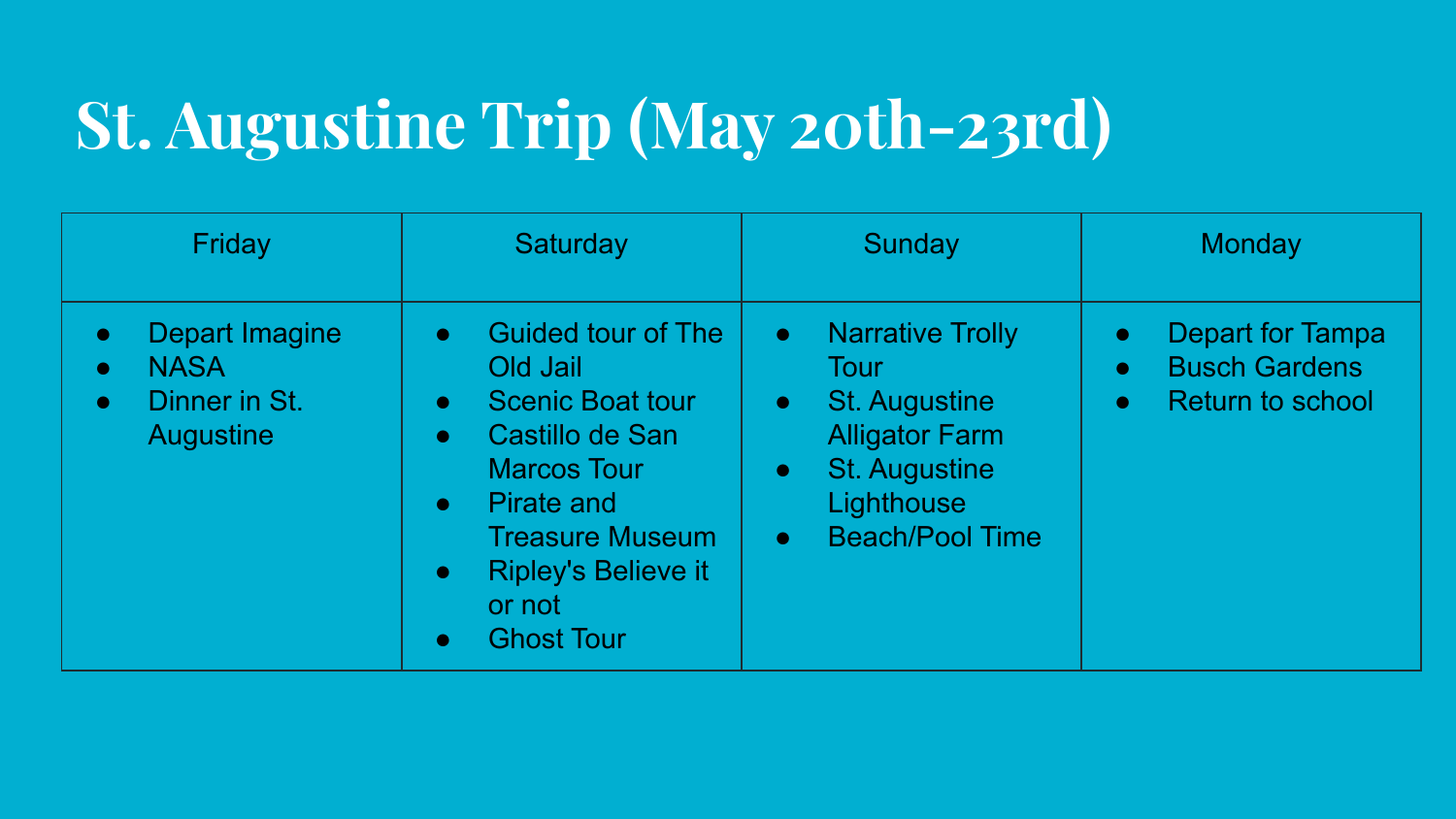#### **St. Augustine Trip**

- **● Total Cost: \$650.00**
	- **○ Non-Refundable Deposit of \$100 to reserve**
		- **■ Imagine Chancellor Website**
			- **● Information**
				- **○ 8th Grade Info**
	- **○ Chaperones must ride bus**
	- **○ Includes lodging, meals, and transportation**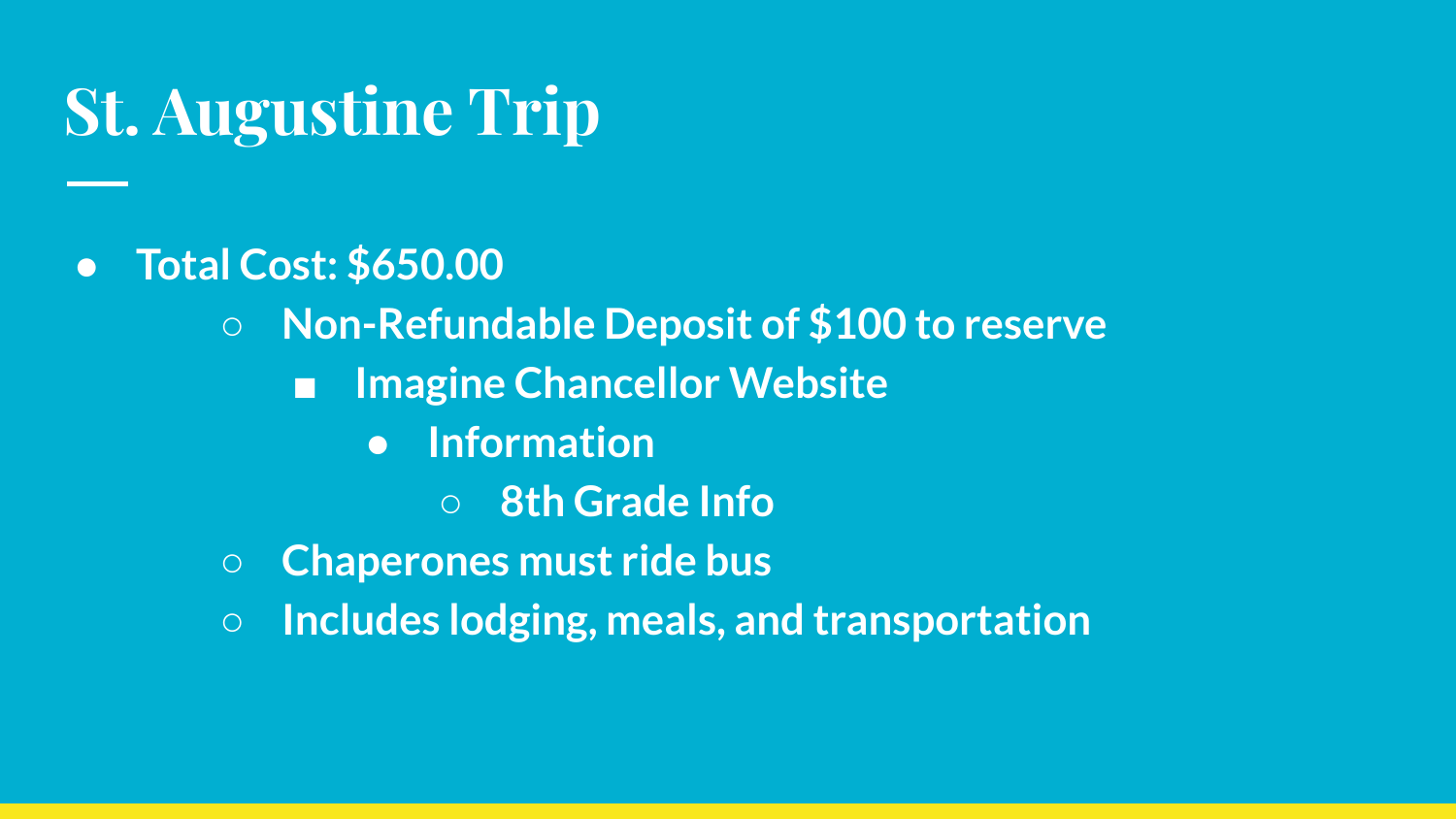#### **8th Grade Banquet**

- **● 8th grade banquet**
	- **○ Held at Benvenuto's**
	- **● May 19th**
	- **● Students need to attend school for ½ day in order to attend Banquet**